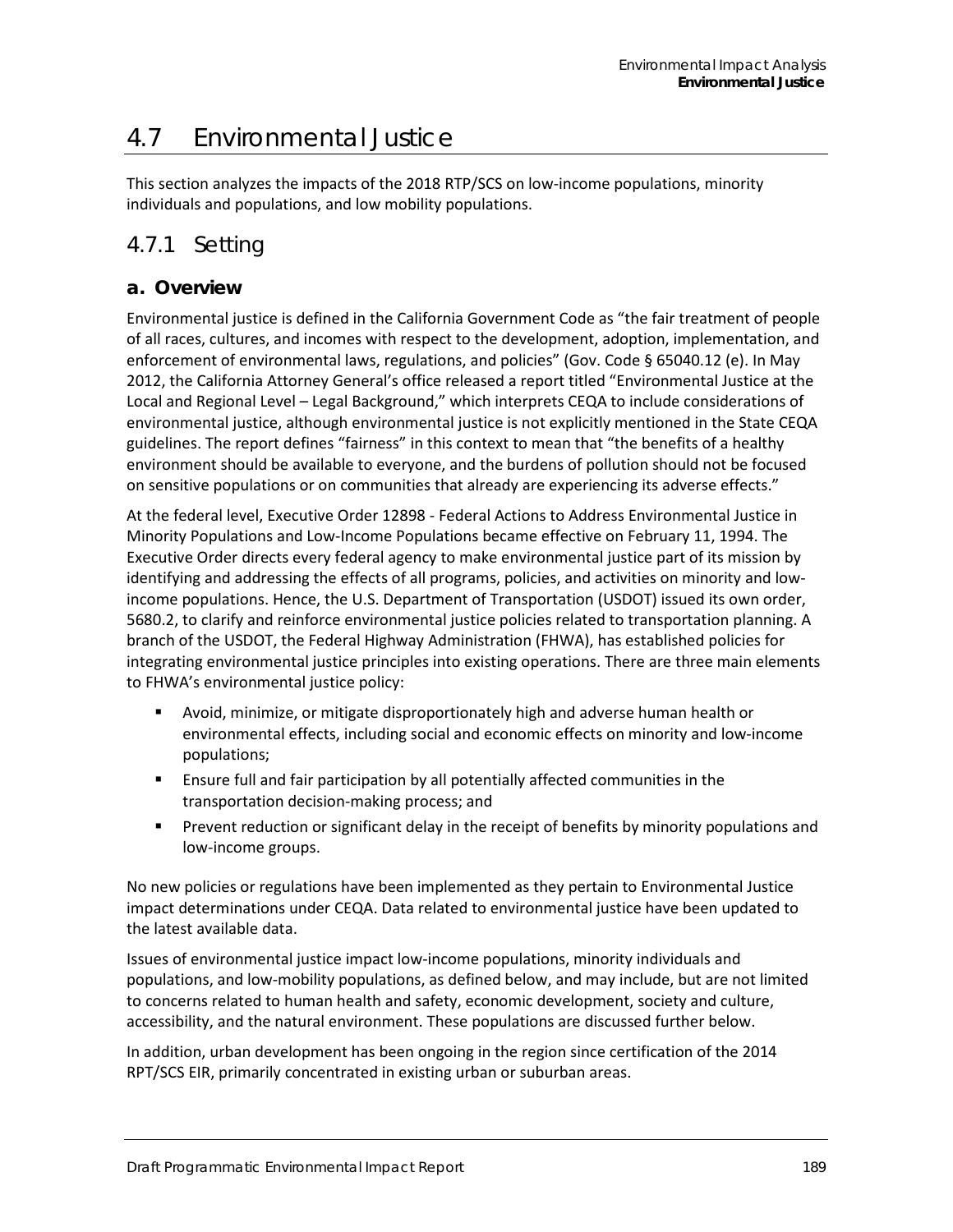# **b. Demographics**

San Joaquin County consists of seven major cities: Escalon, Lathrop, Lodi, Manteca, Ripon, Stockton, and Tracy. The County contains other census designated places, and unincorporated communities. Tables 14, 15, and 16 summarize 2015 demographic information for these regions. The most recent available demographics data is from the year 2015, therefore 2015 has been used to characterize 2017 baseline conditions. For the purposes of this analysis, "communities of concern" were identified through analysis of demographic and socioeconomic data for minority, low-income, low community engagement, and low-mobility populations based on 2015 U.S. Census data, 2011-2015 American Community Survey data, SJCOG population estimates, and SJCOG employment and population projections.

# **Race/Ethnicity**

The environmental justice analysis evaluates communities to determine their minority and low income status based on absolute and relative criteria. A community qualifies as minority or lowincome if it meets either of the two criteria that apply to each designation shown in [Table 21.](#page-1-0)

<span id="page-1-0"></span>**Table 21 Absolute and Relative Criteria used to Evaluate Environmental Justice Communities**

| Designation                                                                                                                 | <b>Absolute Criteria</b>                                                                     | <b>Relative Criteria</b>                                                                         |  |  |  |  |
|-----------------------------------------------------------------------------------------------------------------------------|----------------------------------------------------------------------------------------------|--------------------------------------------------------------------------------------------------|--|--|--|--|
| Minority<br>blocks                                                                                                          | Minority population that is greater than 50<br>percent of the total block population         | Minority population that is more than 10 percentage<br>points higher than the surrounding area   |  |  |  |  |
| Low-income<br>block groups                                                                                                  | Low-income population that is greater than 25<br>percent of the total block group population | Low-income population that is more than 10<br>percentage points higher than the surrounding area |  |  |  |  |
| Source: Council on Environmental Quality 1997; Environmental Justice, Guidance under the National Environmental Policy Act. |                                                                                              |                                                                                                  |  |  |  |  |

The 2014 RTP/SCS defined environmental justice areas as groups which contained 60 percent or more minority populations. This analysis bases uses the Council on Environmental Quality criteria of 50 or more minority populations as communities of concern. This is a conservative assumption as the 2014 RTP/SCS analyzed 60 percent or greater minority populations.

[Table 22](#page-2-0) shows the racial and ethnic composition of San Joaquin County and cities and census designated places (CDP). In 2015, approximately 40% of all San Joaquin County residents identified themselves as Hispanic by ethnicity. The Cities of Lathrop, Manteca, and Stockton were comprised of the highest percentage Hispanic population by ethnicity in San Joaquin County, with 41.5%, 40.3%, and 42.1% Hispanic, respectively. The highest percentage of Hispanic populations in the CDPs were Garden Acres and Victor, with 77.7% and 93.9%, respectively.

There are no cities in San Joaquin County with populations composed of larger than 60 percent minorities. The CDPs with minority populations higher than 50% include the communities of Acampo, August, French Camp, Garden Acres, Kennedy, Taft Mosswood, Thornton, and Victor. These areas have minority groups that comprise greater than 50% of that communities' total population.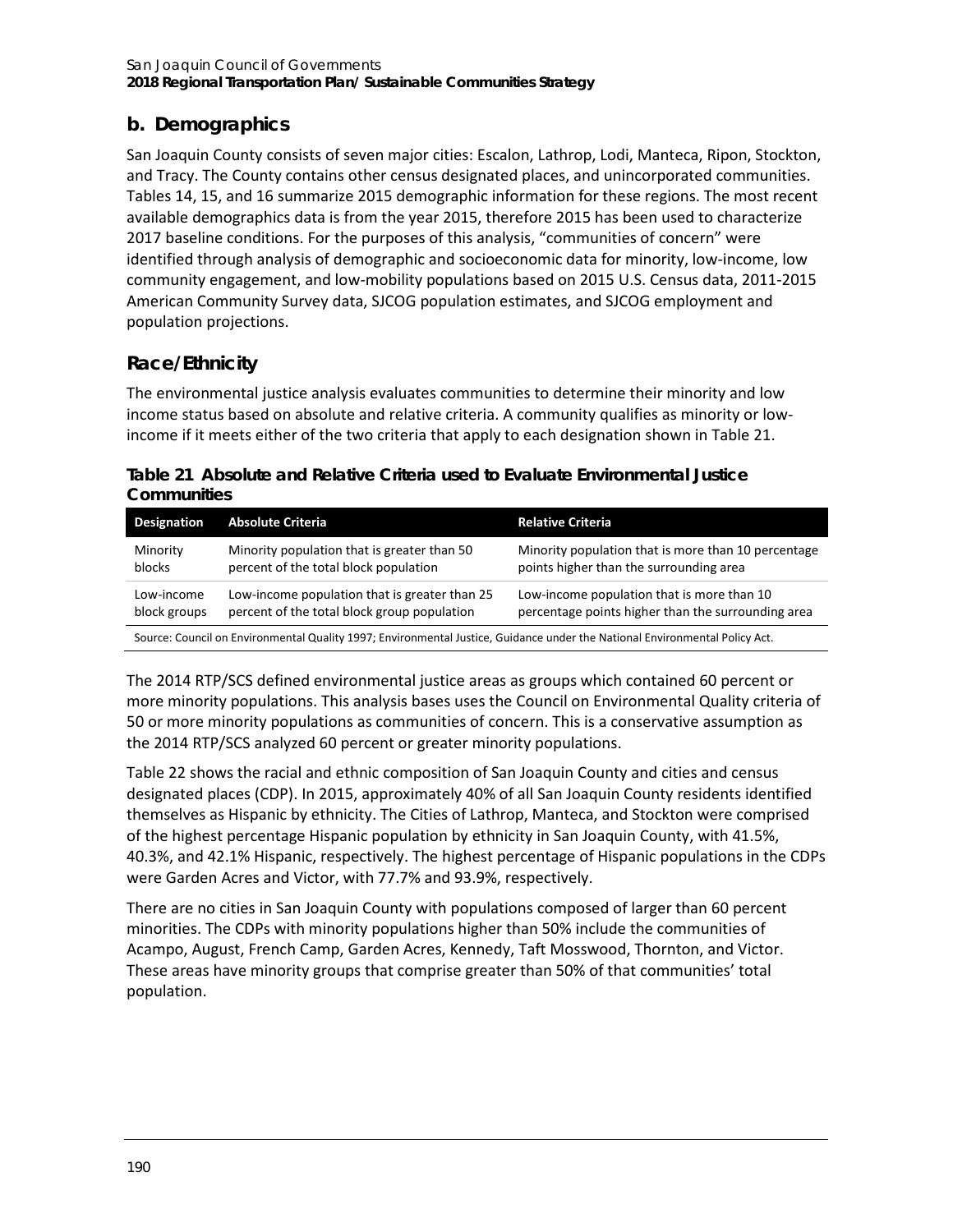#### <span id="page-2-0"></span>**Table 22 Race and Ethnicity in San Joaquin County, 2015**

|                                                     |       |              | American |       | <b>Pacific</b> |       | Two or<br><b>More</b> |                 |
|-----------------------------------------------------|-------|--------------|----------|-------|----------------|-------|-----------------------|-----------------|
| <b>Location</b>                                     | White | <b>Black</b> | Indian   | Asian | Islander       | Other | Races                 | <b>Hispanic</b> |
| County (All)                                        | 57%   | 7.1%         | 0.7%     | 14.8% | 0.5%           | 11.7% | 8.2%                  | 40.1%           |
| <b>Cities</b>                                       |       |              |          |       |                |       |                       |                 |
| City of Escalon                                     | 91.3% | 0.0%         | 0.1%     | 1.1%  | 0.2%           | 2.8%  | 4.4%                  | 25.4%           |
| City of Lathrop                                     | 47.6% | 8.8%         | 0.2%     | 22.9% | 0.3%           | 10.8% | 9.3%                  | 41.5%           |
| City of Lodi                                        | 72.2% | 1.2%         | 0.6%     | 8.4%  | 0.4%           | 7.0%  | 10.1%                 | 35.8%           |
| City of Manteca                                     | 68.2  | 3.9          | 0.6      | 7.7   | 0.5            | 12.7  | 6.5                   | 40.3%           |
| City of Ripon                                       | 86.2  | 0.5          | 0.7      | 2.7   | 0.0            | 3.9   | 6.0                   | 22.2            |
| City of Stockton                                    | 44.2  | 11.6         | 0.7      | 21.4  | 0.7            | 13.2  | 8.2                   | 42.1            |
| City of Tracy                                       | 59.4  | 5.7          | 0.4      | 15.1  | 0.7            | 9.5   | 9.2                   | 38.1            |
| <b>Census Designated Places (CDP)</b>               |       |              |          |       |                |       |                       |                 |
| Acampo                                              | 100%  | 0.0          | 0.0      | 0.0   | 0.0            | 0.0   | 0.0                   | 53.1            |
| August                                              | 42.6  | 3.4          | 1.6      | 11.7  | 0.0            | 30.6  | 10.0                  | 67.5            |
| Collierville                                        | 79.8  | 0.0          | 0.5      | 2.4   | 0.0            | 0.0   | 17.3                  | 30.8            |
| Country Club                                        | 69.0  | 3.2          | 0.9      | 5.1   | 0.7            | 7.4   | 13.6                  | 49.8            |
| Dogtown                                             | 87.7  | 0.0          | 1.1      | 1.5   | 0.0            | 0.0   | 9.7                   | 19.1            |
| Farmington                                          | 100   | 0.0          | 0.0      | 0.0   | 0.0            | 0.0   | $0.0\,$               | 10.0            |
| French Camp                                         | 62.8  | 8.6          | 1.9      | 3.2   | 0.2            | 17.1  | 6.1                   | 62.0            |
| Garden Acres                                        | 61.6  | 1.1          | 1.4      | 2.0   | 0.4            | 28.7  | 4.7                   | 78.9            |
| Kennedy                                             | 62.9  | 4.8          | 1.0      | 10.8  | 0.0            | 17.1  | 3.4                   | 77.7            |
| Lincoln Village                                     | 67.4  | 6.8          | 0.0      | 1.7   | 0.0            | 8.1   | 15.9                  | 25.1            |
| Linden                                              | 87.5  | 0.5          | 0.8      | 0.0   | 0.0            | 2.7   | 8.6                   | 23.6            |
| Lockeford                                           | 84.0  | 0.0          | 0.6      | 3.6   | 0.0            | 7.0   | 4.8                   | 30.3            |
| Morada                                              | 68.0  | 0.3          | 0.0      | 26.9  | 0.0            | 1.0   | 3.9                   | 8.9             |
| <b>Mountain House</b>                               | 41.5  | 16.6         | 1.2      | 43.4  | 5.4            | 7.4   | 14.1                  | 17.7            |
| Peters                                              | 84.3  | 0.0          | 7.3      | 0.0   | 0.0            | 28.2  | 19.8                  | 35.9            |
| Taft Mosswood                                       | 46.1  | 12.0         | 4.1      | 19.6  | 0.0            | 25.0  | 6.8                   | 66.4            |
| Terminous                                           | 96.8  | 0.0          | 0.0      | 3.2   | 0.8            | 0.0   | 0.8                   | 25.6            |
| Thornton                                            | 76.4  | 0.0          | 3.1      | 7.1   | 0.0            | 16.7  | 3.3                   | 69.3            |
| Victor                                              | 10.3  | 0.0          | 4.2      | 0.0   | 0.0            | 89.7  | 4.2                   | 93.9            |
| Waterloo                                            | 98.3  | 0.0          | 0.0      | 0.0   | 0.0            | 1.7   | 0.0                   | 0.0             |
| Woodbridge                                          | 90.5  | 0.5          | 1.9      | 4.6   | 0.0            | 4.4   | 1.8                   | 26.5            |
| $115.$ Course 2011. 2015. E. Vans America<br>$\sim$ |       |              |          |       |                |       |                       |                 |

Source: U.S. Census 2011-2015 5-Year American Community Survey

### **Income**

The average poverty rate for San Joaquin County in 2015 was 18.6%. This represents the percent of individuals who fall below the U.S. Department of Health and Human Services poverty threshold. [Table 23](#page-3-0) illustrates the median income, poverty rate, and unemployment rate for each City and census designated place in San Joaquin County. Any city/community higher than the County average was conservatively analyzed as low income compared to the standards laid out in [Table 23.](#page-3-0)The City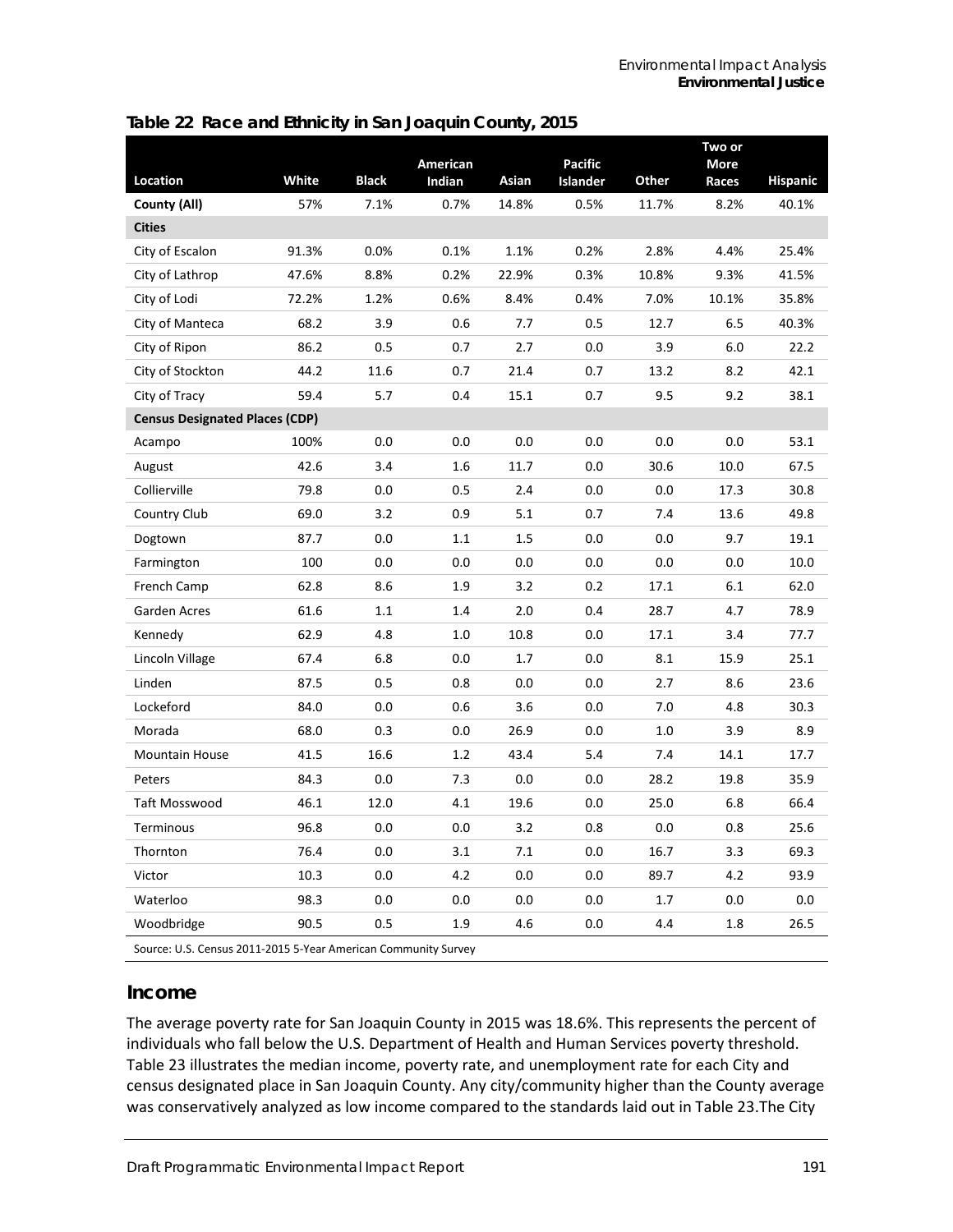of Stockton (21.2%) and the census designated places of August (36.6%), Taft Mosswood (18.6%), Thornton (31.2%) and Victor (44.4%) all had percentages of persons living below the poverty line in the County above the overall County rate of 18.6%.

| Location                              | <b>Household Income</b> | <b>Poverty Rate - All people</b> | % Unemployed |  |  |  |  |
|---------------------------------------|-------------------------|----------------------------------|--------------|--|--|--|--|
| County (All)                          | \$53,274                | 18.6%                            | 13.7%        |  |  |  |  |
| <b>Cities</b>                         |                         |                                  |              |  |  |  |  |
| City of Escalon                       | \$52,125                | 8.8%                             | 3.4%         |  |  |  |  |
| City of Lathrop                       | \$62,267                | 11.0%                            | 11.9%        |  |  |  |  |
| City of Lodi                          | \$49,316                | 13.8%                            | 12.1%        |  |  |  |  |
| City of Manteca                       | \$62,364                | 9.8%                             | 14.7%        |  |  |  |  |
| City of Ripon                         | \$80,374                | 7.1%                             | 5.3%         |  |  |  |  |
| City of Stockton                      | \$50,151                | 21.2%                            | 15.2%        |  |  |  |  |
| City of Tracy                         | \$76,310                | 6.9%                             | 11.1%        |  |  |  |  |
| <b>Census Designated Places (CDP)</b> |                         |                                  |              |  |  |  |  |
| Acampo                                | \$152,713               | 0.0                              | 0.0          |  |  |  |  |
| August                                | \$31,763                | 36.6                             | 17.8         |  |  |  |  |
| Collierville                          | \$49,375                | 17.5                             | 23.7         |  |  |  |  |
| Country Club                          | \$44,106                | 12.9                             | 18.2         |  |  |  |  |
| Dogtown                               | \$73,333                | 3.6                              | 11.3         |  |  |  |  |
| Farmington                            | n/a                     | 0.0                              | 0.0          |  |  |  |  |
| French Camp                           | \$35,313                | 15.4                             | 17.7         |  |  |  |  |
| Garden Acres                          | \$39,375                | 18.2                             | 19.5         |  |  |  |  |
| Kennedy                               | \$38,088                | 18.2                             | 18.5         |  |  |  |  |
| Lincoln Village                       | \$55,221                | 3.7                              | 15.7         |  |  |  |  |
| Linden                                | \$84,239                | 7.6                              | 9.3          |  |  |  |  |
| Lockeford                             | \$44,244                | 15.7                             | 12.3         |  |  |  |  |
| Morada                                | \$105,658               | 1.9                              | 5.3          |  |  |  |  |
| <b>Mountain House</b>                 | \$106,976               | 5.5                              | 17.4         |  |  |  |  |
| Peters                                | \$112,679               | 0.0                              | 0.0          |  |  |  |  |
| <b>Taft Mosswood</b>                  | \$26,149                | 18.6                             | 20.9         |  |  |  |  |
| Terminous                             | \$52,750                | 0.0                              | 8.7          |  |  |  |  |
| Thornton                              | \$33,036                | 31.2                             | 17.9         |  |  |  |  |
| Victor                                | n/a                     | 44.4                             | 25.8         |  |  |  |  |
| Waterloo                              | \$109,485               | 0.0                              | 6.9          |  |  |  |  |
| Woodbridge                            | \$77,000                | 6.2                              | 9.0          |  |  |  |  |

<span id="page-3-0"></span>**Table 23 Income and Poverty Rate in San Joaquin County, 2015**

Source: U.S. Census 2011-2015 5-Year American Community Survey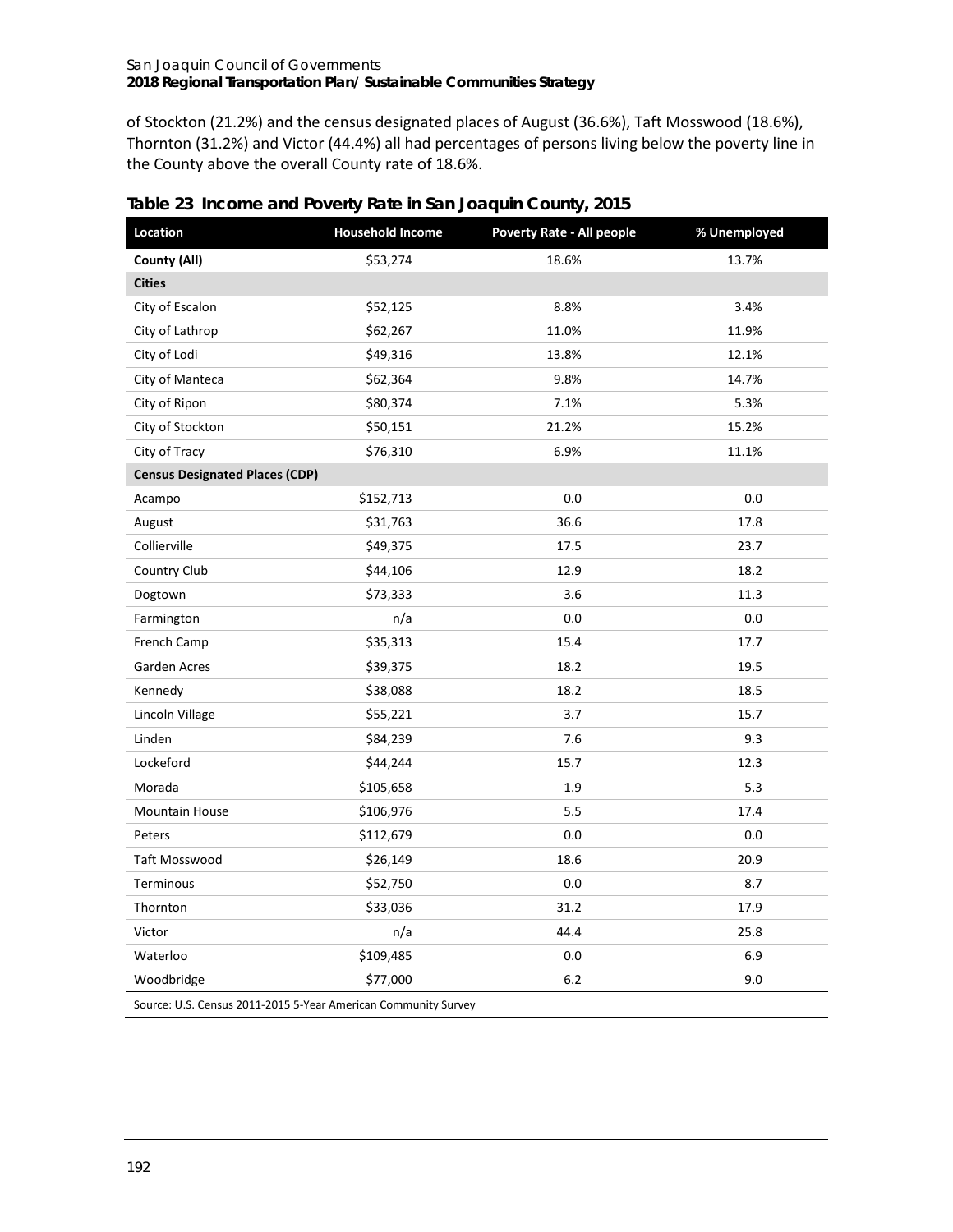## **Mobility**

Mobility refers to the movement of people via multiple modes, including individual cars, public transit, walking, and cycling, among others. Mobility can be an important indicator of quality of life, as mobility is correlated with accessibility, which is the ease with which individuals can reach their destinations. Enhanced mobility is a means to increase accessibility of desired goods or destinations. Low-mobility populations are limited in their ability to access needed goods and services or the means by which they reach their destination are relatively expensive or inconvenient. Auto-oriented municipalities and communities with few safe or reliable transportation alternatives are mobilitylimiting, leaving the individual without a choice in means of transportation. Limited public transit options, few cycling infrastructure improvements, or lack of pedestrian safety measures limit individual mobility. Low-income populations may be faced with restricted mobility if they do not have access to a private vehicle. Elderly populations are frequently limited in individual mobility in auto-oriented transportation systems. As aging populations lose their ability to drive privatelyowned vehicles, it is increasingly important to address multiple modes of transportation to prevent isolation, economic hardship, or reduced quality of life of the expanding senior population.

[Table 24](#page-5-0) lists demographic factors that may affect mobility within the County, cities, and communities in San Joaquin County. All cities and communities in the County have roughly similar commuting patterns, with single-occupancy vehicles being the most common choice. The communities of Farmington, Terminous, and Waterloo have considerably higher population percentages of elderly individuals aged 65 and above (above 25%). These communities may face a greater need for alternative modes of transportation to ensure elderly populations remain mobile. The City of Stockton (10.0%) and Lodi (8.0%) have the highest percentages of households without a vehicle. The majority of Cities and census designated places within San Joaquin County have relatively low percentages of households without a vehicle, which could be due to the long commute distances that homeowners travel to work. This can be conversely applied to the fact that the majority of Cities have a higher percentage of households without vehicles, as urban cities are denser, with increased transit oriented development.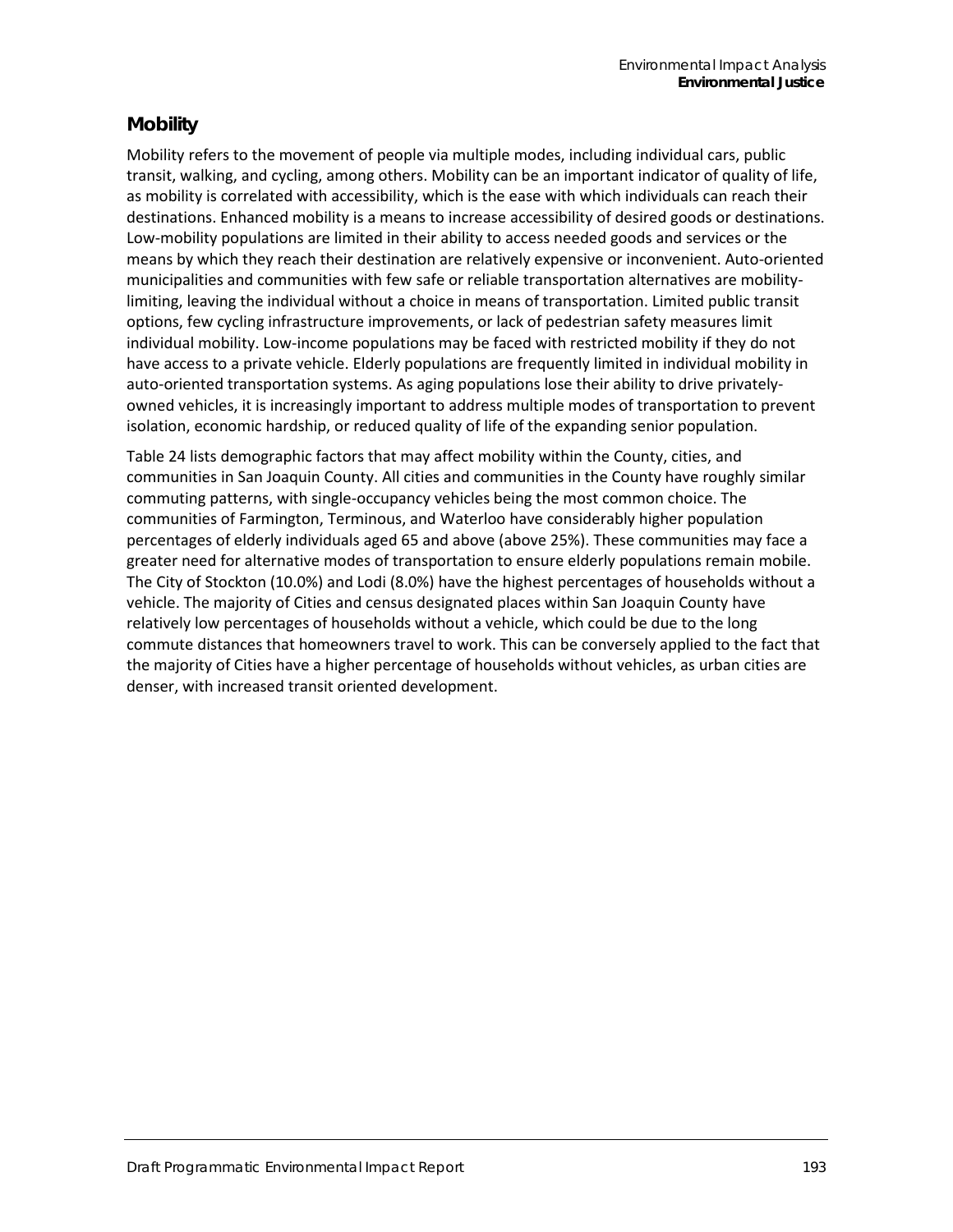### <span id="page-5-0"></span>**Table 24 Factors that Affect Mobility in San Joaquin County, 2015**

|                                                                | Age 65<br>and Over | No<br>vehicle | <b>Drive</b><br>Alone | Carpool | <b>Public</b><br><b>Transit</b> | <b>Walk</b> | Other | Work at<br>Home |
|----------------------------------------------------------------|--------------------|---------------|-----------------------|---------|---------------------------------|-------------|-------|-----------------|
| County (All)                                                   | 9.7%               | 6.7%          | 76.6%                 | 14.8%   | 1.5%                            | 1.9%        | 1.6%  | 3.7%            |
| <b>Cities</b>                                                  |                    |               |                       |         |                                 |             |       |                 |
| City of Escalon                                                | 15.5               | 5.0%          | 89.9%                 | 1.3%    | 2.2%                            | 1.5%        | 2.6%  | 2.5%            |
| City of Lathrop                                                | 7.5                | 5.3%          | 76.9%                 | 14.4%   | 2.2%                            | 0.6%        | 1.0%  | 4.8%            |
| City of Lodi                                                   | 14.2               | 8.0%          | 77.4%                 | 14.1%   | 0.6%                            | 2.2%        | 1.9%  | 3.9%            |
| City of Manteca                                                | 11.0               | 4.4%          | 78.5%                 | 13.2%   | 1.8%                            | 1.5%        | 1.6%  | 3.5%            |
| City of Ripon                                                  | 13.1               | 2.2%          | 81.6%                 | 11.8%   | 0.7%                            | 1.2%        | 1.0%  | 3.8%            |
| City of Stockton                                               | 11.0               | 10.0%         | 76.7%                 | 15.9%   | 1.4%                            | 1.4%        | 1.7%  | 2.9%            |
| City of Tracy                                                  | 8.0                | 3.5%          | 75.2%                 | 14.7%   | 2.8%                            | 1.6%        | 1.8%  | 3.7%            |
| <b>Census Designated Places (CDP)</b>                          |                    |               |                       |         |                                 |             |       |                 |
| Acampo                                                         | 0.0                | 0.0           | 35.6                  | 39.8    | 0.0                             | 8.0         | 9.3   | 7.3             |
| August                                                         | 5.4                | 5.0           | 67.5                  | 26.9    | 0.3                             | 0.9         | 3.0   | 1.4             |
| Collierville                                                   | 6.7                | 0.0           | 75.6                  | 13.6    | 0.0                             | 0.0         | 5.3   | 5.5             |
| Country Club                                                   | 15.0               | 2.7           | 82.1                  | 14.2    | 0.9                             | 0.9         | 1.1   | 0.8             |
| Dogtown                                                        | 22.8               | 1.8           | 81.1                  | 3.8     | 0.0                             | 2.9         | 0.0   | 12.2            |
| Farmington                                                     | 66.3               | 0.0           | 76.3                  | 10.0    | 0.0                             | 0.0         | 0.0   | 13.8            |
| French Camp                                                    | 5.8                | 1.6           | 69.0                  | 23.0    | 0.4                             | 2.1         | 0.0   | 5.5             |
| Garden Acres                                                   | 8.4                | 4.6           | 71.0                  | 23.8    | 0.5                             | 0.5         | 0.8   | 3.2             |
| Kennedy                                                        | 8.8                | 5.2           | 81.7                  | 10.2    | 2.2                             | 0.0         | 0.0   | 5.9             |
| Lincoln Village                                                | 16.6               | 2.1           | 82.0                  | 8.4     | 0.0                             | 0.0         | 0.0   | 7.7             |
| Linden                                                         | 15.9               | 1.0           | 84.8                  | 8.7     | 0.0                             | 2.4         | 0.0   | 4.0             |
| Lockeford                                                      | 13.1               | 6.7           | 80.7                  | 9.0     | 0.0                             | 3.7         | 1.1   | 5.5             |
| Morada                                                         | 24.5               | 0.0           | 80.5                  | 14.6    | 0.0                             | 0.0         | 0.0   | 4.9             |
| <b>Mountain House</b>                                          | 5.3                | 1.9           | 75.4                  | 16.2    | 1.8                             | 0.0         | 0.8   | 5.8             |
| Peters                                                         | 11.2               | 0.0           | 68.1                  | 31.9    | 0.0                             | 0.0         | 0.0   | 0.0             |
| Taft Mosswood                                                  | 12.7               | 0.0           | 63.4                  | 29.0    | 0.0                             | 4.8         | 0.0   | 2.9             |
| Terminous                                                      | 36.4               | 0.0           | 69.9                  | 15.8    | 0.0                             | 5.5         | 0.0   | 8.9             |
| Thornton                                                       | 13.4               | 0.0           | 69.3                  | 14.1    | 0.0                             | 3.4         | 0.0   | 13.2            |
| Victor                                                         | 4.2                | 0.0           | 65.8                  | 34.2    | 0.0                             | 0.0         | 0.0   | 0.0             |
| Waterloo                                                       | 28.6               | 0.0           | 85.6                  | 5.6     | 0.0                             | 0.0         | 0.0   | 8.8             |
| Woodbridge                                                     | 19.4               | 0.9           | 73.1                  | 21.1    | 0.0                             | 0.5         | 0.0   | 3.9             |
| Source: U.S. Census 2011-2015 5-Year American Community Survey |                    |               |                       |         |                                 |             |       |                 |

# **Communities of Concern**

For the purposes of this analysis, "communities of concern" were identified through analysis of demographic and socioeconomic data for minority, low-income, and low-mobility populations based on 2015 U.S. Census data, 2011-2015 American Community Survey data, SJCOG population estimates, and SJCOG employment and population projections (see above discussion).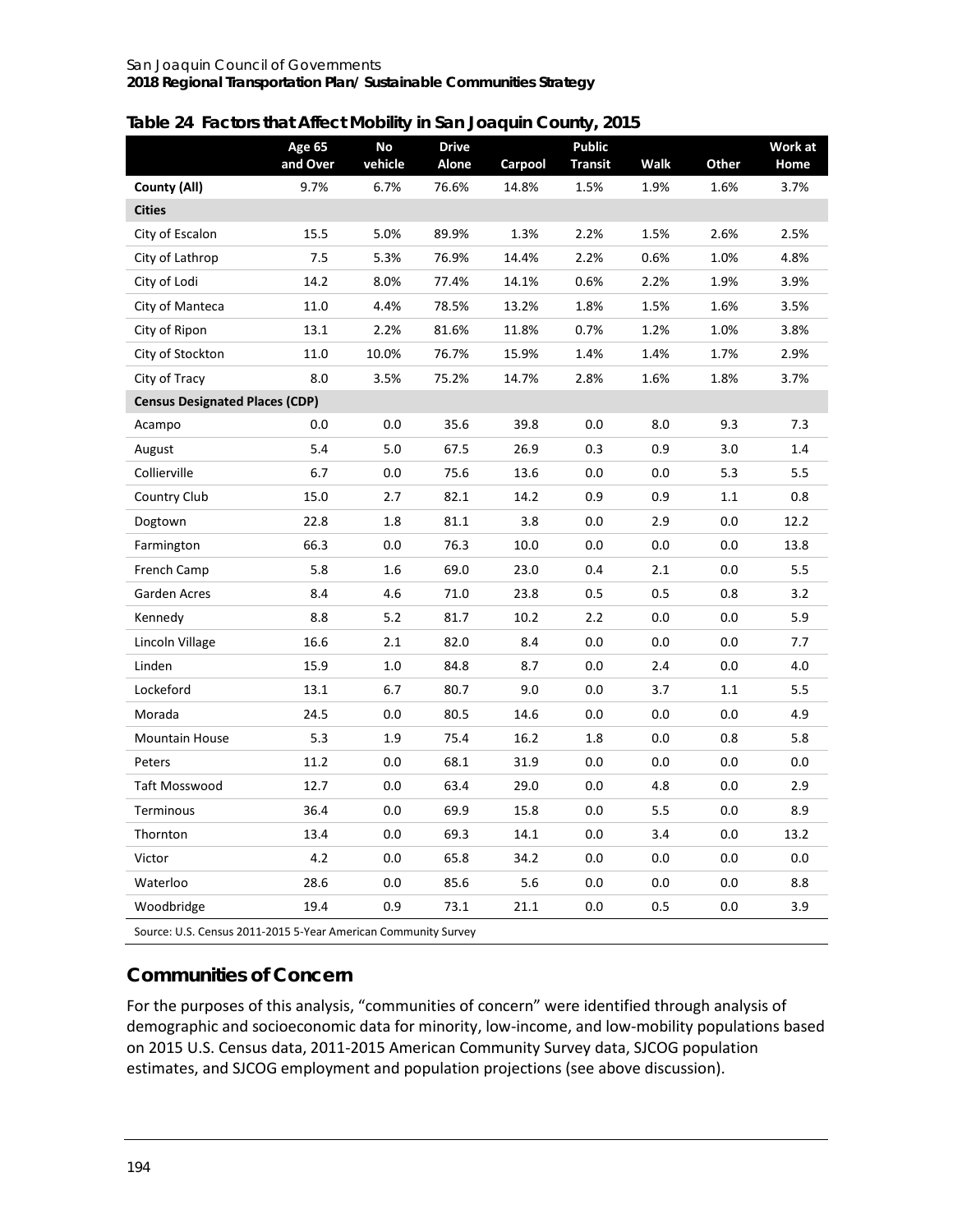In addition to the identified places above, the 2018 RTP/SCS included defined environmental justice areas which are areas of low income and high minority regions living throughout San Joaquin County. Other factors included in the identification of communities of concern were households within 500 feet of a major transportation facility, and transportation accessibility.

## **c. Regulatory Setting**

### **Federal**

SJCOG receives funding from federal agencies such as the Federal Highway Administration and Federal Transit Administration for some of its programs and activities. Therefore, SJCOG conducts its federally funded programs and activities in accordance with guidance issued by the federal agencies pursuant to federal laws, executive orders, and regulations (discussed above).

### **State**

#### *California Government Code Section 65040.12*

Senate Bill 115 of 1999 and Senate Bill 89 of 2000 (Section 65040.12 of the Government Code) required the California Office of Planning and Research (OPR) to:

- Consult with the Secretaries of the California Environmental Protection Agency, the Resources Agency, and the Business, Transportation, and Housing Agency, the Working Group on Environmental Justice established pursuant to Section 72002 (now Section 71113) of the Public Resources Code, any other appropriate State agencies, and all other interested members of the public and private sectors in this State.
- Coordinate OPR's efforts and share information regarding environmental justice programs with the Council on Environmental Quality, the United States Environmental Protection Agency, the General Accounting Office, the Office of Management and Budget, and other federal agencies.
- Review and evaluate any information from federal agencies that is obtained as a result of their respective regulatory activities under federal Executive Order 12898, and from the Working Group on Environmental Justice established pursuant to Section 72002 of the Public Resources Code.

SB 89 also required the formation of an advisory committee, California Environmental Justice Advisory Committee (CEJAC), to provide information and assistance to the Secretary of the CalEPA and Interagency Working Group on Environmental Justice (IWG) in establishing and implementing an intra-agency strategy to achieve environmental justice. In 2004, the CalEPA released its Environmental Justice Strategy and Action Plan based on the IWG recommendations for identifying and addressing any gaps in existing programs, policies, or activities that may impede the achievement of environmental justice and suggested procedures for collecting, maintaining, analyzing, and coordinating information relating to its environmental justice strategy.

### *California Government Code Section 11135*

California Government Code Section 11135 states that no person in the State of California shall, on the basis of race, national origin, ethnic group identification, religion, age, sex, sexual orientation, color, or disability, be unlawfully denied full and equal access to the benefits of, or be unlawfully subjected to discrimination under, any program or activity that is conducted, operated, or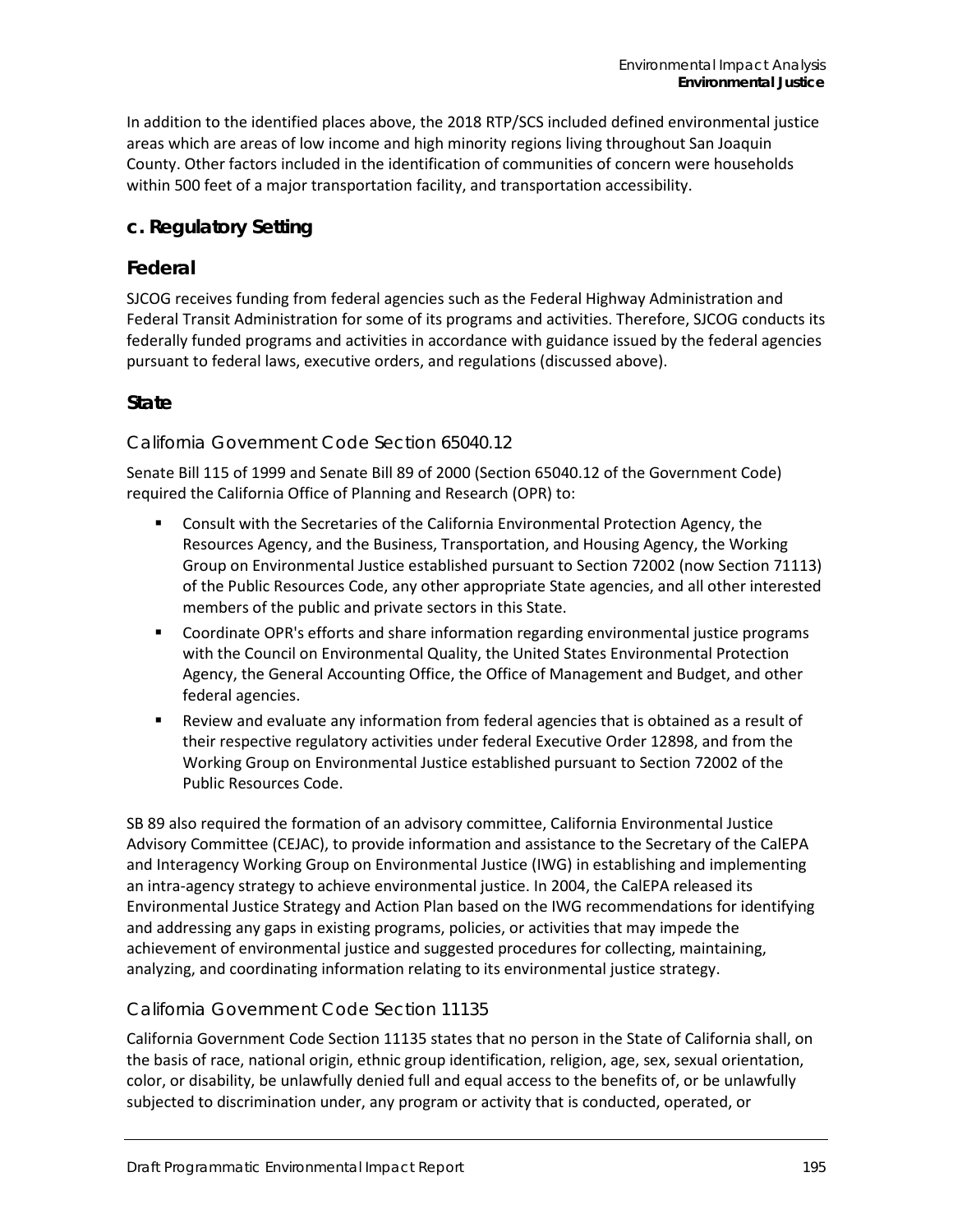administered by the State or by any State agency, is funded directly by the State, or receives any financial assistance from the State.

# 4.7.2 Impact Analysis

## **a. Methodology and Significance Thresholds**

A significant impact is defined as "a substantial or potentially substantial adverse change in the environment" (CEQA Section 21068). Based on the information provided above, an impact is significant if it would cause disproportionately high and adverse environmental and public health effect and interrelated difficult social and/or economic effect for minority or low-income populations. Therefore, the 2018 RTP/SCS would have a significant impact on a community of concern if:

- 1 Implementation of 2018 RTP/SCS would lead to disproportionately high and adverse human health or environmental impacts to the minority populations, low-income populations, low community engagement populations and/or populations with low mobility in the SJCOG region.
- 2 The mobility benefits derived from 2018 RTP/SCS in terms of travel times and accessibility by transit and/or single-occupancy vehicle would be substantially less for minority populations, low-income populations, low community engagement populations, and/or populations with low mobility in the SJCOG region.

## **b. Project Impacts and Mitigation Measures**

This section describes generalized impacts associated with proposed transportation improvements and the future land use scenario envisioned under the 2018 RTP/SCS.

**IMPACT EJ-1 IMPLEMENTATION OF THE PROJECTS CONTAINED IN THE 2018 RTP/SCS MAY CAUSE ADVERSE EFFECTS ON A MINORITY OF LOW-INCOME POPULATION; HOWEVER, THESE POTENTIAL IMPACTS WOULD NOT BE DISPROPORTIONATELY HIGH AS PER EXECUTIVE ORDER 12898 REGARDING ENVIRONMENTAL JUSTICE. IMPACTS WOULD BE LESS THAN SIGNIFICANT.**

# **Short-Term Impacts**

During construction of some transportation improvement projects and future infill and TOD under 2018 RTP/SCS, some minority and/or low-income populations may be affected The potentially significant improvement projects may have short-term impacts on surrounding communities related to construction; including impacts related to air quality, noise and traffic (refer to Sections 4.3 *Air Quality* and 4.13 *Noise* and 4.14 *Transportation and Circulation*). Specific air quality impacts could include exposure to dust due to the operation of construction vehicles (e.g., scrapers, loaders, dump trucks), and clearing and grading activities. Other air quality impacts include short-term exposure to hazardous air emissions, including diesel emissions from construction equipment. Construction noise impacts from clearing, grading, and laying asphalt could expose nearby receptors to levels up to 88 decibels at 50 feet from the source. Minority populations may be exposed to these impacts; however, such impacts would be mitigated to a less than significant level after implementation of the mitigation measures listed in Section 4.3 *Air Quality* and 4.13 *Noise*. Temporary traffic impacts include delays during road closures or other disturbances from construction activities; however, due to their temporary nature, traffic delay impacts would not be considered significant.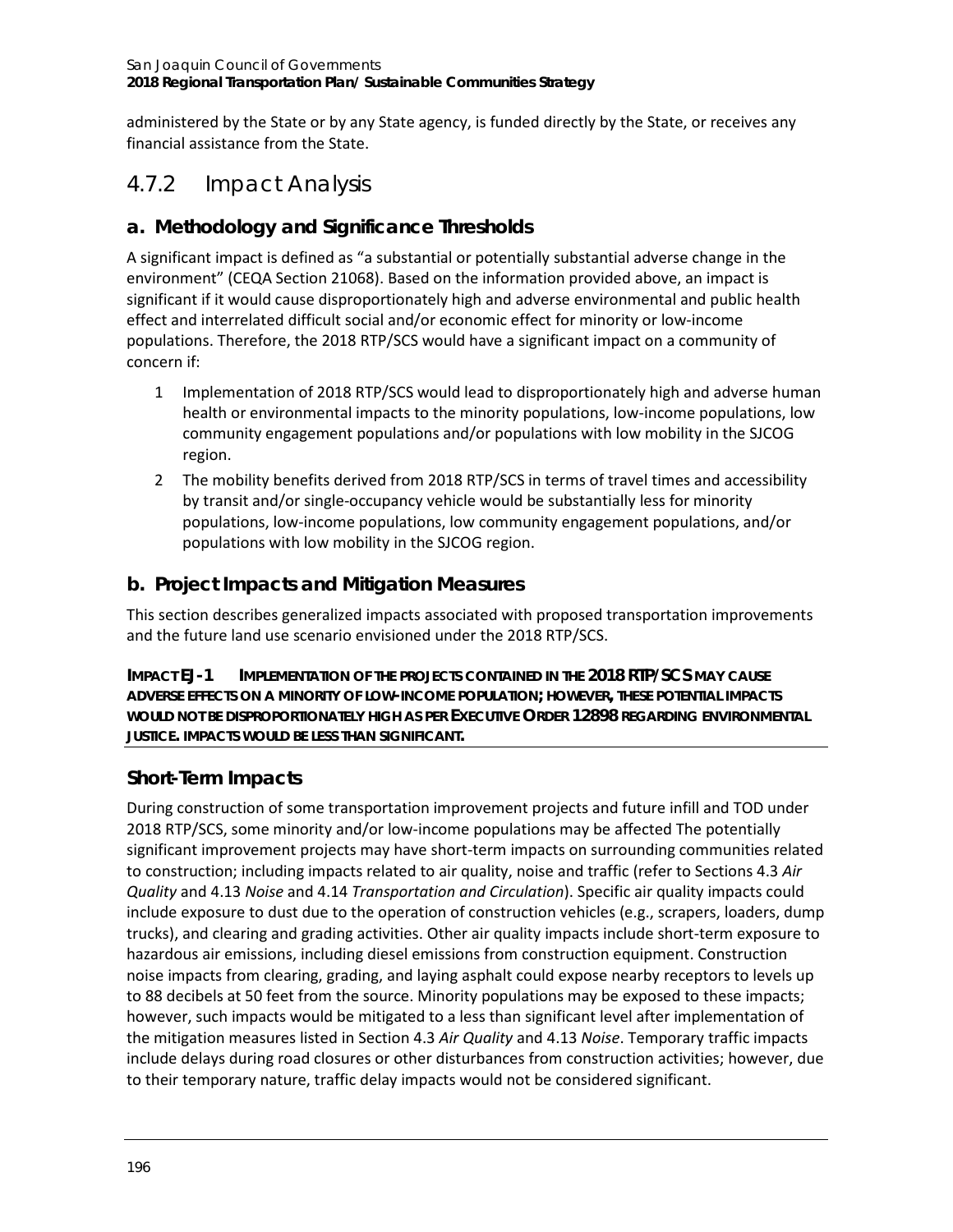While it is likely that numerous construction sites of individual improvement projects may experience temporary air quality, noise and construction impacts, mitigation measures have been identified to minimize potential impacts and protect sensitive receptors or special populations located near the individual improvement sites, including low-income or minority communities (refer to Sections 4.3 *Air Quality* and 4.13 *Noise,* and 4.14 *Transportation and Circulation*). These temporary impacts would be distributed to all communities within proximity to the project construction site. All municipalities and unincorporated communities may experience periods of temporary dust, hazardous air emissions, elevated noise levels, and increased traffic congestion prior to the completion of the roadway, circulation, infrastructure, or transit improvement. As discussed above, minority and/or low-income communities would not be disproportionately affected. As a result, short-term impacts are considered less than significant.

## **Long-Term Impacts**

Minority populations located in close proximity to major highways, particularly State Route 4, and Interstate 5 and Interstate 205, may be exposed to hazardous criteria pollutants. However, as discussed in Section 4.3 *Air Quality*, diesel PM<sub>2.5</sub>, PM<sub>10</sub> and NO<sub>x</sub> emissions under 2018 RTP/SCS would be notably lower than existing conditions and future conditions without the projects listed in the 2018 RTP/SCS. As a result, impacts to minority populations that may occur in close proximity to major freeways would be less than significant. In addition, ambient noise throughout the region, particularly in urbanized areas, would increase due to an overall increase in vehicle activity. Mitigation measures identified in Section 4.13 *Noise* would reduce these potential impacts to a less than significant level. It is also important to note that while some minority populations may be exposed to these conditions, there are many other non-minority populations that may be exposed as well, as non-minority populations also live within close proximity to major highways, particularly along State Route 120, Interstate 580 and State Route 99. The projects contained in the 2018 RTP/SCS are dispersed throughout the region. The dispersion of projects is shown on the project location map (Figures 3) in Section 2.0 *Project Description*. One example includes the Caltrans Mainline Improvement Project (SJ18-1001), which proposes to widen State Route 99, and includes reconstruction of interchanges and pedestrian crossings. A variety of populations reside along this corridor. Therefore, minority populations would not be disproportionately impacted.

In addition, the 2018 RTP/SCS envisions a land use scenario that encourages infill and TOD, which would locate people closer to existing goods and services, as well as transportation hubs. As a result, this land use scenario would locate people closer to areas with increased concentrations of air pollutants, elevated noise levels and increased light and glare. These specific impacts are discussed in Sections 4.1 *Aesthetics*, 4.3 *Air Quality* and 4.13 *Noise*. While future residents of infill and TOD projects could include minority populations, this land use scenario would not disproportionately impact minority populations, as future infill and TOD projects would serve a wide array of the population and would be dispersed throughout urbanized areas. In addition, transportation system improvements, as well as the land use scenario envisioned by 2018 RTP/SCS, would provide greater mobility for low-income and minority groups.

The communities of Acampo, August, French Camp, Garden Acres, Kennedy, Taft Mosswood, Thornton, and Victor were identified through demographic and economic analysis summarized above as communities of concern. In general, transportation improvement projects in the 2018 RTP/SCS are not prioritized in these areas, as little existing TOD occurs in these areas. In turn, transportation improvement projects would therefore not disproportionately affect these areas. The identified communities contain various minority populations and may be impacted by 2018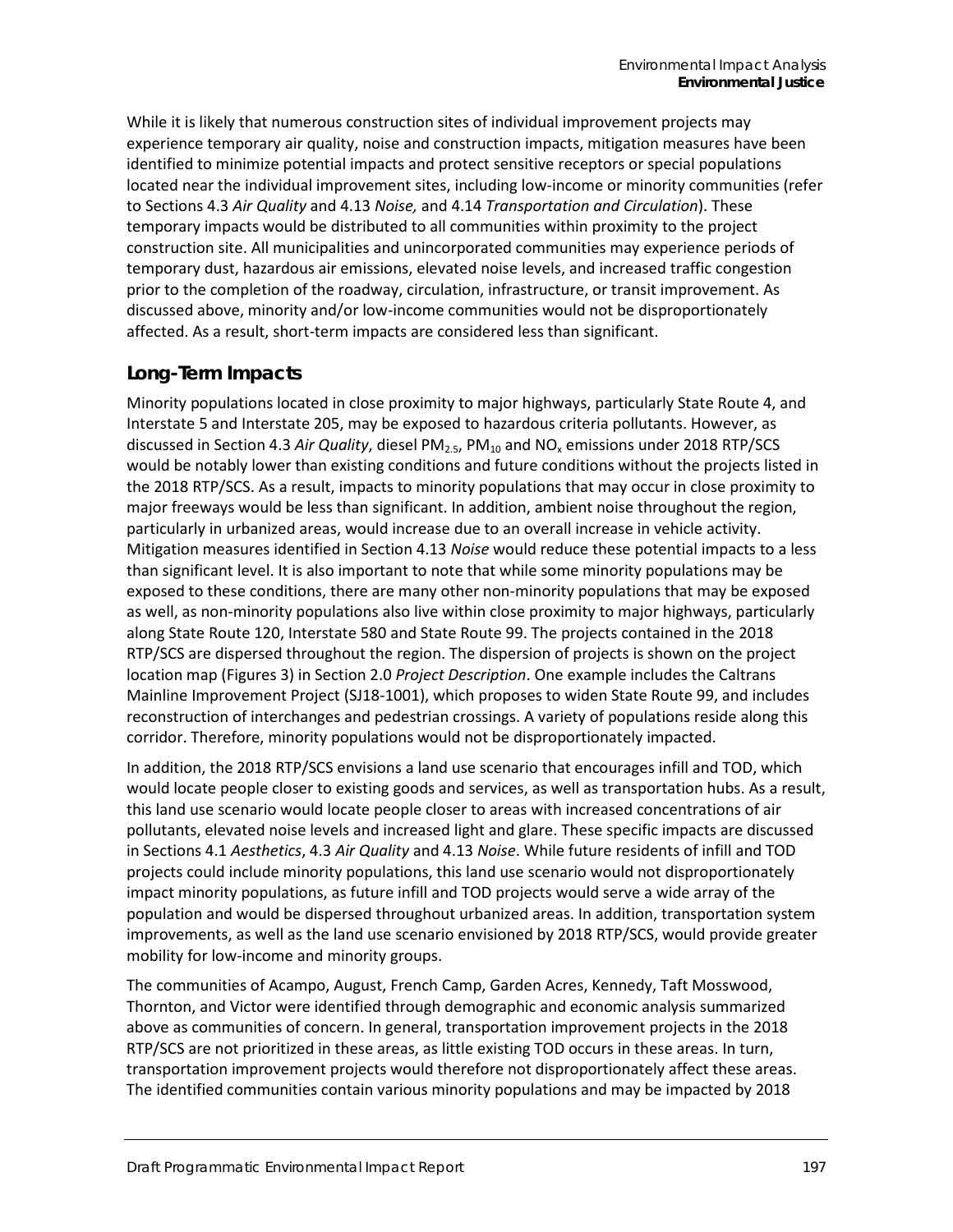RTP/SCS projects, but would not be disproportionately impacted as other non-minority populations have the potential to be impacted by similar projects included in 2018 RTP/SCS.

In addition, SJCOG has explicitly outlined policies and supportive strategies to address equity and health and safety in the RTP/SCS in compliance with EO 12898, including:

- Policy-Maximize Mobility and Accessibility. Strategy #5: Optimize Public Transportation System to Provide Efficient and Convenient Access for Users at All Income Levels.
- **Policy-Promote Interagency Coordination and Public Participation for Transportation** Decision Making and Planning Efforts. Strategy #19: Provide Equitable Access to Transportation Planning and Strategy 21: Use a Variety of Methods to Engage the Public, Encouraging Representation from Diverse Income and Ethnic Backgrounds.
- **Policy-Improve the Quality of Life for Residents: Strategy 25: Encourage Transportation** Investments that Support a Greater Mix of Housing Options at All Income Levels.

Therefore, based on the analysis above and proposed policies, the 2018 RTP/SCS would not disproportionately expose minority populations, low-income population or low-mobility populations to adverse environmental impacts. Impacts would be less than significant.

## **Mitigation Measures**

No Mitigation Measures are required.

## **Significance After Mitigation**

Impacts would be less than significant without mitigation.

**IMPACT EJ-2 THE BENEFITS DERIVED FROM THE 2018 RTP/SCS IN TERMS OF TRAVEL TIMES AND ACCESSIBILITY BY TRANSIT, SINGLE-OCCUPANCY VEHICLES, BICYCLING OR WALKING AND ACCESS AND AVAILABILITY OF HOUSING OPTIONS WILL NOT BE SUBSTANTIALLY LESS IN ENVIRONMENTAL JUSTICE COMMUNITIES IN THE SJCOG REGION. IMPACTS WOULD BE LESS THAN SIGNIFICANT.**

The 2018 RTP/SCS identifies several performance measures to evaluate the effectiveness of the SCS at achieving SJCOG's planning goals and objectives. Performance measures related to social equity and mobility include but are not limited to:

- Average travel time driving alone and carpooling (minutes)
- Work-related trips less than 30 minutes driving alone or carpooling
- Average travel time for public transit (minutes)
- Average travel time for walking (minutes)
- Average travel time for bicycling (minutes)
- Household transit access within 0.5 miles

### **Transit Accessibility**

An equity analysis was performed for the 2018 RTP/SCS bus transit investments, which analyzed both EJ vs. non-EJ for both households and employment for high quality transit areas as defined by SB 375. For San Joaquin County, this includes all rail stations, bus transit hubs and transfer stations, and BRT (also called express bus) routes within the City of Stockton. The percentage of the total EJ population within a half-mile walking distance of a transit stop, relative to the percentage of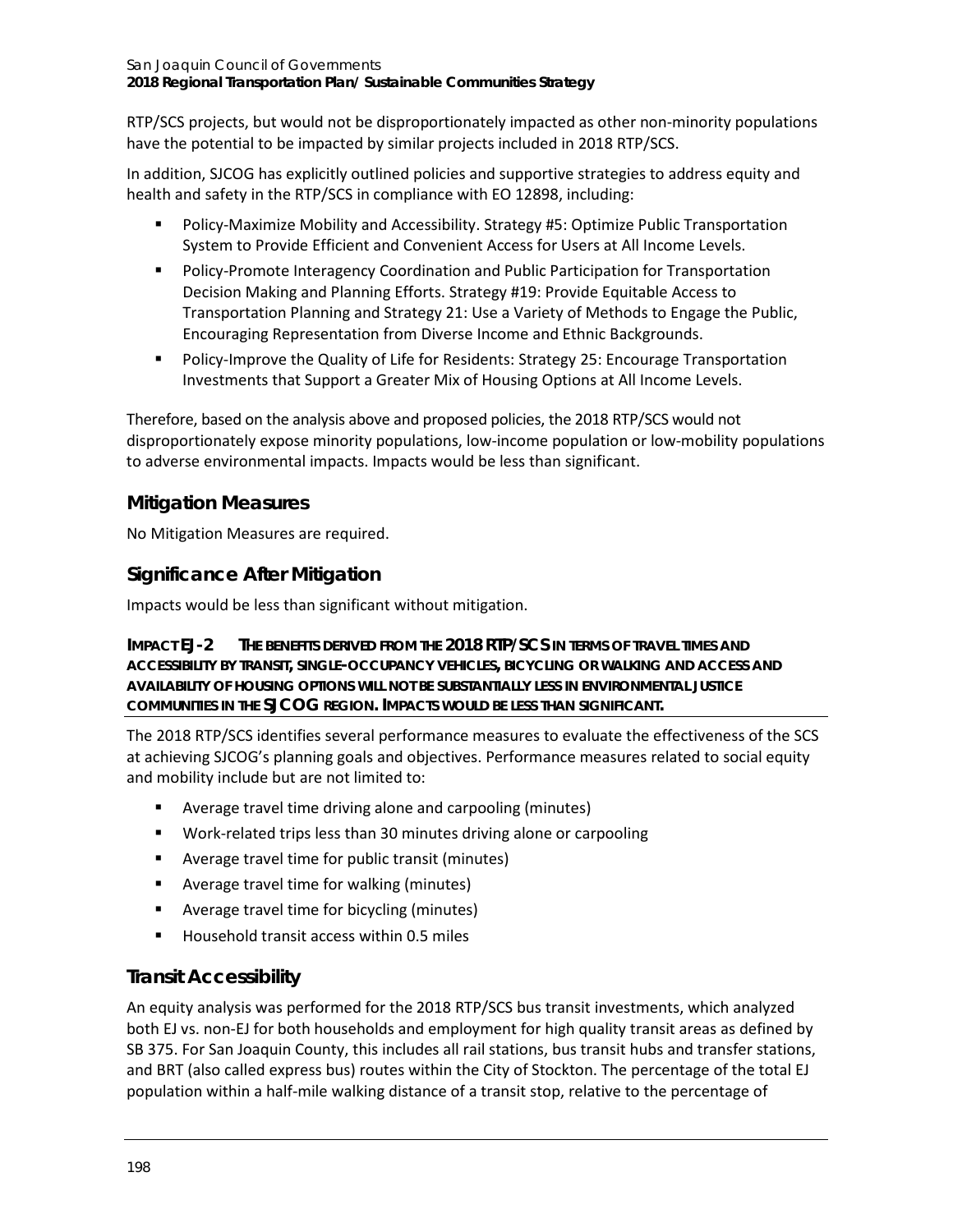households and employment for within EJ communities, was calculated. The results indicated that the EJ community percentages, both in terms of households and employment within walking distance of transit, are significantly higher than the percentages calculated for non-EJ communities. Just over 50 percent of the households located in EJ communities have access to high-quality transit compared to only 12 percent for non-EJ areas. These findings are similar for employment access to high quality transit in the EJ communities versus non-EJ communities, with nearly 64 percent of jobs in EJ communities in proximity to high-quality transit versus 24 percent for non-EJ communities. Based on these results, equitable if not more favorable benefits resulting from transit investments can be inferred for EJ communities. As discussed in the 2018 RTP/SCS, this is likely attributed to EJ communities being more geographically concentrated within developed areas of the county where transit service provision is the greatest. As such, transit accessibility for communities of concern would not disproportionally affected by the 2018 RTP/SCS, and impacts would be less than significant.

### **Households Within 500 Feet of a Major Transportation Facility**

Given that the proximity to major transportation facilities can increase population exposure to health based emissions and particulate matter from vehicles, an equity analysis was performed for the 2018 RTP/SCS to compare the number and percentage of general population households relative to EJ households located within 500 feet of a major transportation facility. Taking into account total countywide households, 4.2 percent of all households are within 500 feet of any major facility versus 4.0 percent for households in EJ communities. Overall, households in EJ areas represent 31.8 percent of households located near major transportation facilities, compared to 33.8 percent of total households in San Joaquin County. New household growth as forecasted by the land use patterns envisioned by the 2018 RTP/SCS would focus 32 percent of EJ households within 500 feet of a major roadway, and 70 percent for non-EJ communities. As such, the 2018 RTP/SCS would not disproportionally place EJ communities within major transportation facilities, and impacts would be less than significant.

### **Roadway Expenditure Benefits**

To gauge the extent to which EJ communities proportionately benefit from roadway improvement expenditures compared to the general population, an equity analysis was performed as part of the 2018 RTP/SCS. Using the SJCOG travel demand model, a select link analysis was performed on regionally significant roadways identified for capacity improvements in the 2018 RTP/SCS. The analysis yields the percentage of vehicle demand whose origin is in an EJ community versus a non-EJ community. Results indicate that approximately 31.5 percent of daily vehicle trips utilizing these improved roadways originate from EJ communities. This indicates that a significant proportion of EJ communities will benefit from future roadway investments resulting from the Plan. While this share is slightly less than the countywide percentage of total EJ households, 33.8 percent, the difference is relatively small at 2.3%.

Based on the evaluation of the transportation improvement projects and future land use patterns envisioned by the 2018 RTP/SCS, mobility benefits would not be significantly less for communities of concern populations compared to effects for the total population. Overall, the 2018 RTP/SCS would improve mobility benefits for minority populations and communities of concern, as well as nonminority populations. In areas of increase, communities of concern would not be impacted in a disproportionate manner compared to the total population. Impacts would be less than significant.